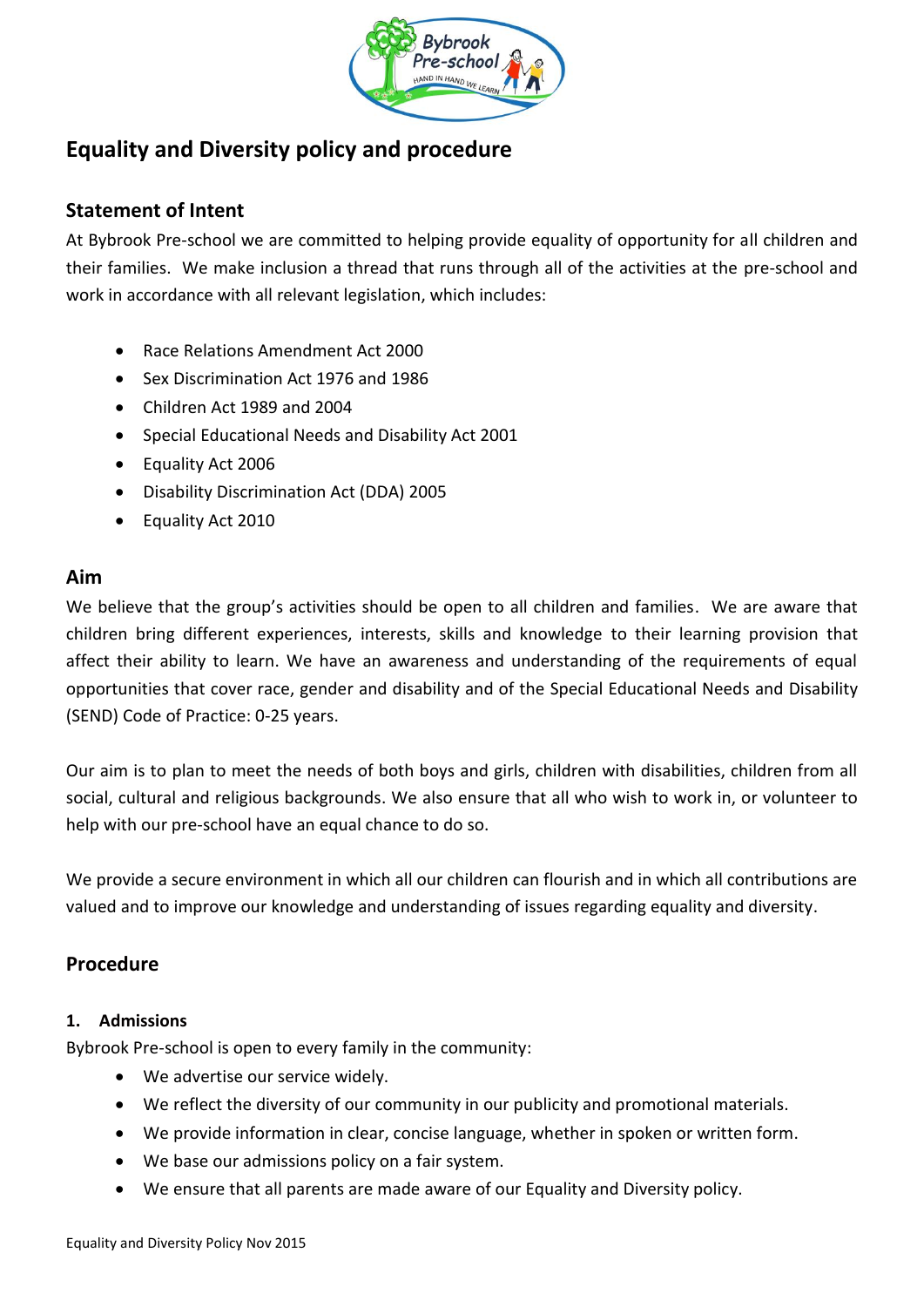- We do not discriminate against a child or their family or prevent entry to our setting, on the basis of colour, ethnicity, religion or social background, such as being a member of a travelling community or an asylum seeker.
- We do not discriminate against a child with a disability or refuse a child entry to our setting for reason relating to disability.
- We develop an action plan to ensure that people with disabilities can participate successfully in the services offered by the setting and in the curriculum offered.
- We take action against any discriminatory behaviour by staff or parents. Displaying of openly discriminatory and possibly offensive materials, name calling, or threatening behaviour are unacceptable on or around the premises and will be dealt with in the strongest manner.

## **2. Employment**

- Posts are advertised and all applicants are judged against explicit and fair criteria.
- Applicants are welcome from all backgrounds and posts are open to all.
- The applicant who best meets the criteria is offered the post, subject to references and checks by the Disclosure and Barring Service. This ensures fairness in the selection process. All job descriptions include a commitment to promoting equality and recognising and respecting diversity as part of their specifications.
- We monitor our application process to ensure that it is fair and accessible.

## **3. Training**

- We seek out training opportunities for staff and volunteers to enable them to develop antidiscriminatory and inclusive practices, which enable all children to flourish.
- We ensure that staff are confident and fully trained in administering relevant medicines and performing invasive care procedures when these are required.
- We review our practices to ensure that we are fully implementing our policy for promoting equality, valuing diversity and inclusion.

## **4. The curriculum**

The curriculum offered at Bybrook Pre-school encourages children to develop positive attitudes about themselves as well as to people who are different from themselves. It encourages children to empathise with others and to begin to develop the skills of critical thinking. All children will be respected and their individuality and potential recognised, valued and nurtured. We treat children as individuals to ensure each one has equality of opportunity. We do this by:

- Making children feel valued and good about themselves.
- Ensuring that children have equality of access to learning.
- Reflecting the widest possible range of communities in the choice of resources.
- Avoiding stereotypes or derogatory images in the selection of materials.
- Celebrating a wide range of festivals.
- Creating an environment of mutual respect and tolerance.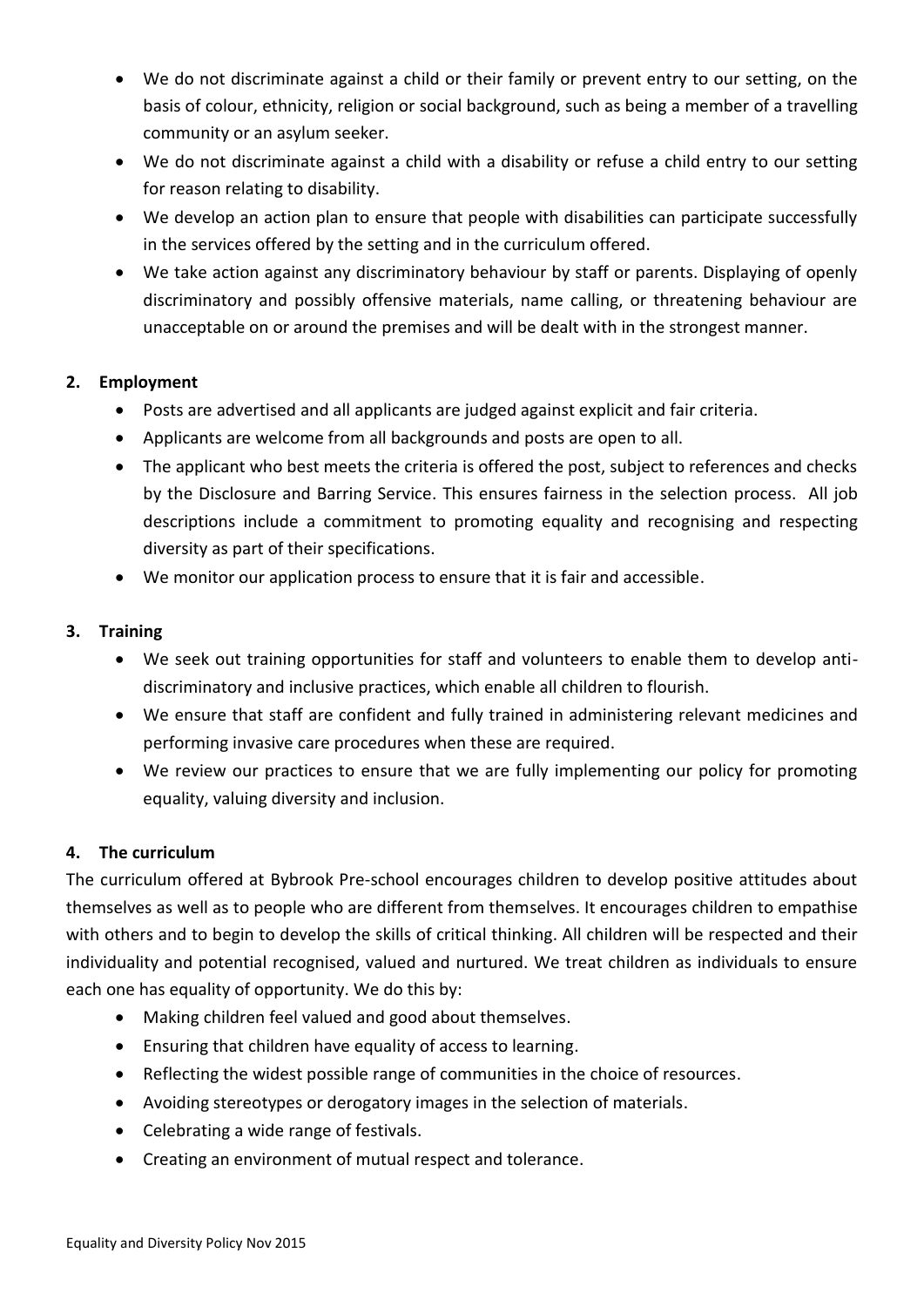- Helping children to understand that discriminatory behaviour and remarks are unacceptable. The response will aim to be sensitive to the feelings of the victim(s) and to help those responsible to understand and overcome their prejudices.
- Ensuring that the curriculum offered is inclusive of children with special educational needs and children with disabilities.
- Ensuring that children whose first language is not English have full access to the curriculum and are supported in their learning.

## **5. Learning Environment**

- Resources and artefacts will be chosen to give children a balanced view of the world and an appreciation of the rich diversity of our community and the wider society.
- Materials will be selected to help children to develop their self-respect and to respect other people by avoiding stereotypes and by using images and words that reflect positively the contribution of all members of society.
- Activities and the use of play equipment will offer children opportunities to develop in an environment free from prejudice and discrimination.
- Management of resources within the pre-school will ensure that both girls and boys have full access to all kinds of activities and equipment and are equally encouraged to enjoy and learn from them.
- Appropriate opportunities will be given to children to explore, acknowledge and value similarities and differences between themselves and others.
- Ensuring that the curriculum offered is inclusive for children with special educational needs and children with disabilities.
- The resources we use and the activities we plan will reflect aspects of the community we serve. All activities will include resources and artefacts that are familiar to the children and allow them to build on their prior experience.

## **6. Valuing diversity in families**

- We welcome the diversity of family life and work with all families.
- We encourage children and adults (staff and parents) to contribute stories of their everyday life into the pre-school.
- We encourage parents to take part in the life of the pre-school and to contribute fully.
- For families/staff that have a first language other than English, we value the contribution their culture and language offer. They are viewed as an asset to our pre-school.
- We offer a flexible payment system for families of differing means.

#### **7. Festivals**

Our aim is to show respectful awareness of all major events in the lives of the children and families in our pre-school, and in our society as a whole, and to welcome the diversity of the backgrounds from which they come. In order to achieve this: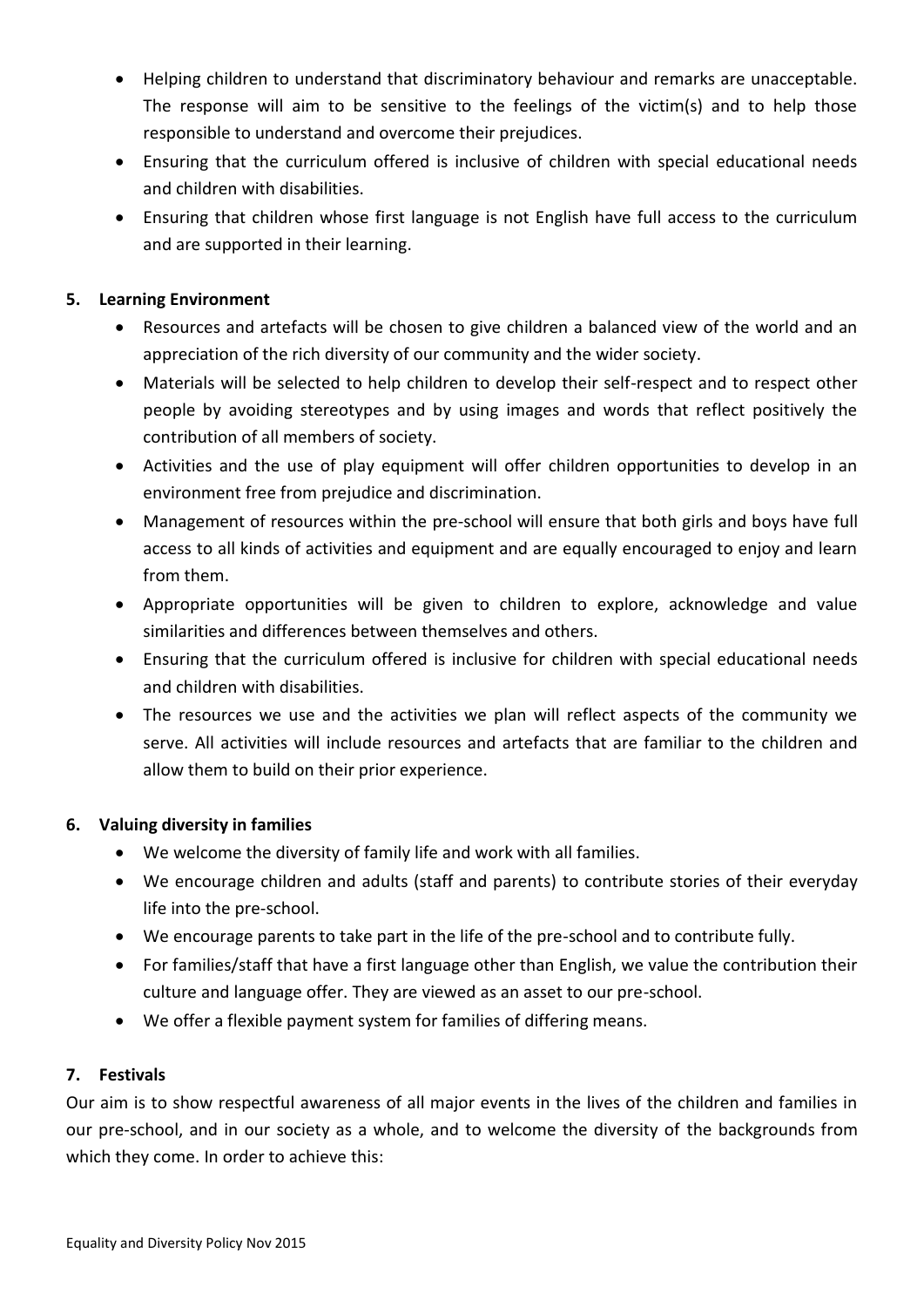- We aim to acknowledge all the festivals that are celebrated in our area and/or by the families involved in the pre-school and invite parents, carers and community members to share their own skills, expertise and experience with us.
- Before introducing a festival with which the adults in the pre-school are not themselves familiar, appropriate advice will be sought from parents and other people who are familiar with that festival.
- Children and families who celebrate at home festivals with which the rest of the pre-school is not familiar will be invited to share their festival with the rest of the group, if they wish to do so.
- Children will be encouraged to become familiar with and enjoy taking part in a range of festivals, together with the stories, celebrations and special food and clothing they involve, as part of the diversity of life.
- Without indoctrination in any specific faith, children will be made aware of the festivals which are being celebrated by their own families or others, and will be introduced where appropriate to the stories behind the festivals.

## **8. Discriminatory Behaviour/Remarks**

Any discriminatory language, behaviour or remarks by children, parents or any other adults are unacceptable in the pre-school.

- We aim to ensure that we are alert to any signs of discrimination and as a team, do not ignore such incidents or tacitly support them in any way.
- We aim to promote respect for others through our own attitudes to children, their parents and one another.
- We aim to help children to unlearn any negative attitudes and behaviour they may have already learned.
- We will support children and their families subjected to prejudice or discrimination.
- We aim to identify and remove any barriers to equality.

## **9. Food**

- We believe that it is particularly important to introduce children to different cultures through activities of daily life, such as cooking and food tasting, and through the multi-cultural snack once a term.
- We work in partnership with parents to ensure that the medical, cultural and dietary needs of children are met.
- We help children to learn about a range of food, cultural approaches to mealtimes and eating and to respect the differences among them.

## **10. Meetings**

The pre-school will make every effort to ensure that the time, place and conduct of meetings enables the majority of parents to attend so that all families have an equal opportunity to be involved in, and informed about the pre-school: